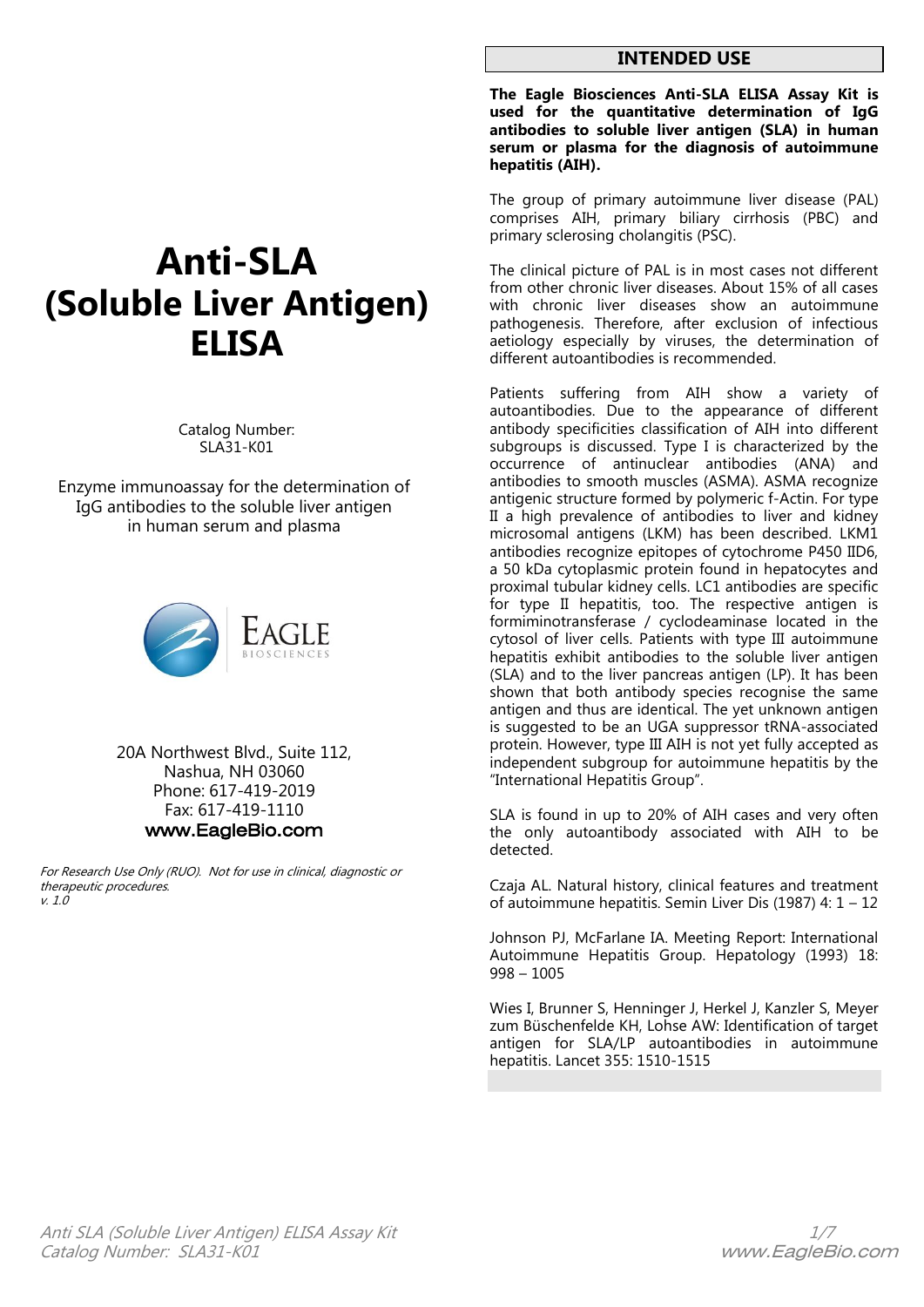# **PRINCIPLE OF THE TEST**

The Eagle Biosciences Anti-SLA ELISA Assay Kit is an enzyme immunoassay for the quantitative determination of IgG antibodies to SLA.

The antibodies of the calibrators, controls, and diluted patient samples react with SLA immobilized on the solid phase of microtiter plates. The use of human recombinant SLA guarantees the specific binding of SLA antibodies of the specimen under investigation. Following an incubation period of 30 min at room temperature (RT), unbound serum components are removed by a wash step.

The bound IgG antibodies react specifically with anti-human-IgG conjugated to horseradish peroxidase (HRP) within the incubation period of 30 min at RT. Excessive conjugate is separated from the solid-phase immune complexes by the following wash step.

HRP converts the colorless substrate solution of 3,3',5,5'-tetramethylbenzidine (TMB) added into a blue product. The enzyme reaction is stopped by dispensing an acidic solution (HCl) into the wells after 30 min at RT turning the solution from blue to yellow.

The optical density (OD) of the solution at 450 nm is directly proportional to the amount of specific antibodies bound. The standard curve is established by plotting the antibody concentrations of the calibrators (x-axis) and their corresponding OD values (y-axis) measured. The concentration of antibodies of the specimen is directly read off the standard curve.

# **PATIENT SAMPLES**

# **Specimen collection and storage**

Blood is taken by venipuncture. Serum is separated after clotting by centrifugation. Plasma can be used, too. Lipaemic, haemolytic or contaminated samples should not be run. Repeated freezing and thawing should be avoided. If samples are to be used for several assays, initially aliquot samples and keep at  $-20$  °C.

# **Preparation before use**

Allow samples to reach room temperature prior to assay. Take care to agitate serum samples gently in order to ensure homogeneity.

#### **Note: Patient samples have to be diluted 1 + 100 (v/v), e.g. 10 µl sample + 1.0 ml sample diluent (C), prior to assay.**

Anti SLA (Soluble Liver Antigen) ELISA Assay Kit 2/7 Catalog Number: SLA31-K01 www.EagleBio.com

The samples may be kept at  $2 - 8$  °C for up to three days. Long-term storage requires - 20 °C.

# **TEST COMPONENTS FOR 96 DETERMINATIONS**

| A<br>96<br>Ag                  | Microtiter plate, 12 breakable<br>strips per 8 wells coated with human<br>recombinant SLA               | 1<br>vacuum sealed<br>with desiccant             |  |
|--------------------------------|---------------------------------------------------------------------------------------------------------|--------------------------------------------------|--|
| в<br><b>BUF</b><br><b>WASH</b> | <b>Concentrated wash buffer</b><br>sufficient for 1000 ml solution<br>50x                               | 20 ml<br>concentrate<br>capped white             |  |
| <b>DIL</b>                     | <b>Concentrated sample diluent</b><br>5x                                                                | 20 ml<br>concentrate<br>capped white             |  |
| D<br><b>CONJ</b>               | Conjugate<br>containing anti-human-IgG- (sheep)<br>coupled with HRP                                     | $15 \text{ ml}$<br>ready for use<br>capped blue  |  |
| Е<br><b>SOLN</b><br><b>TMB</b> | <b>Substrate</b><br>3,3',5,5'-tetramethylbenzidine in<br>citrate buffer containing hydrogen<br>peroxide | $15 \text{ ml}$<br>ready for use<br>capped black |  |
| F<br>HCI                       | <b>Stop solution</b><br>1.0 M hydrochloric acid<br>1.0 <sub>M</sub>                                     | 15 <sub>m</sub><br>ready for use<br>capped white |  |
| $1 - 6$<br>CAL                 | <b>Calibrators</b><br>(diluted serum)<br>conc.: 0, 3, 10, 30, 100, 300 U/ml                             | 1.5 ml each<br>ready for use                     |  |
| P<br><b>CONTROI</b>            | <b>Positive control</b><br>(diluted serum)<br>conc.: see leaflet enclosed                               | $1.5$ ml<br>ready for use<br>capped red          |  |
| N<br><b>CONTRO</b>             | <b>Negative control</b><br>(diluted serum)<br>conc.: see leaflet enclosed                               | $1.5$ ml<br>ready for use<br>capped green        |  |

# **Materials required in addition**

- micropipette 100 1000 µl<br>micropipette 10 100 µl
- micropipette
- glassware
- 8-channel wash comb with vacuum pump and waste bottle or microplate washer
- microplate reader with optical filters for 450 nm and 620 nm or 690 nm
- distilled or de-ionized water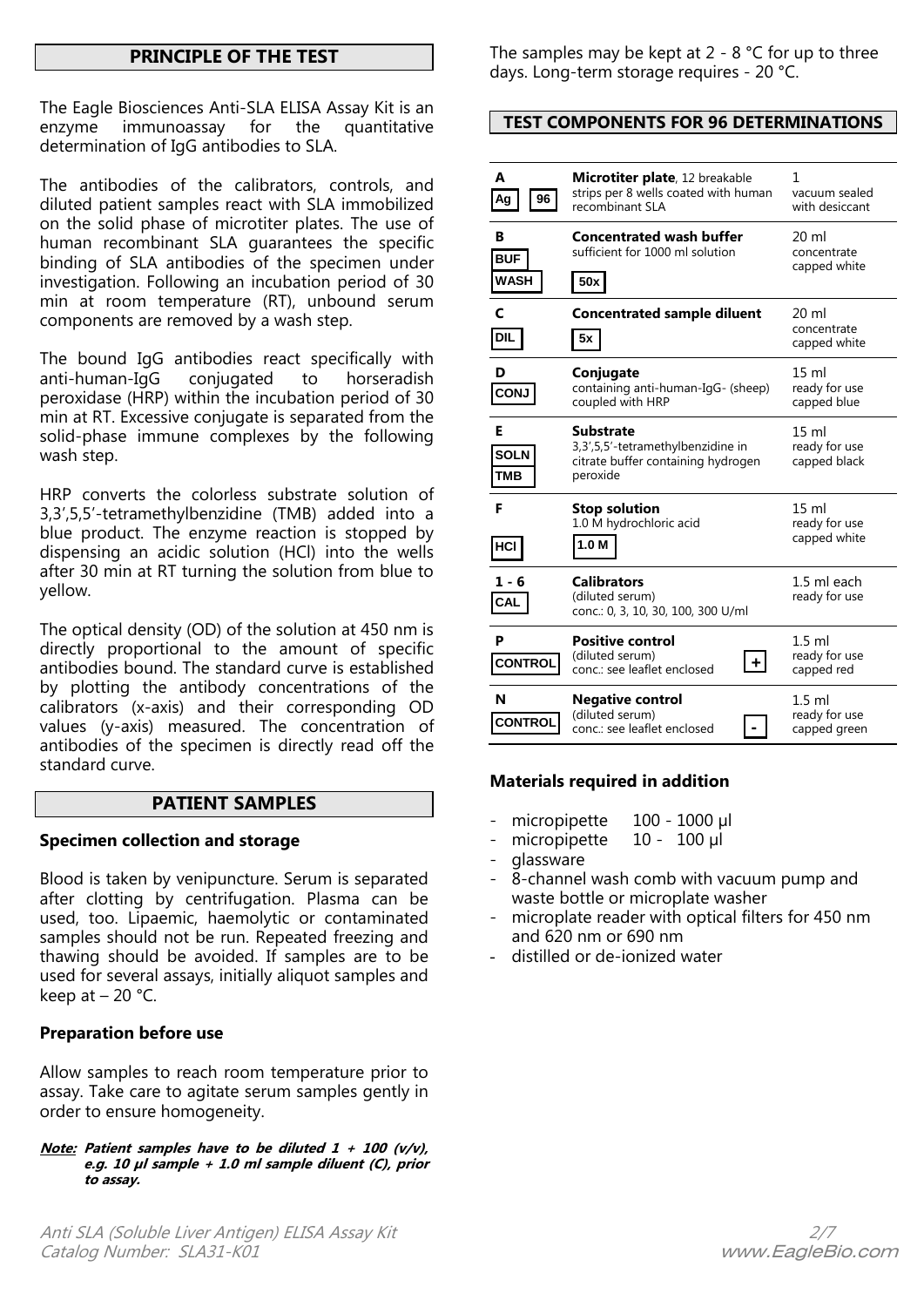# **Size and storage**

Anti-SLA has been designed for 96 determinations

The expiry date of each component is reported on its respective label that of the complete kit on the box labels.

Upon receipt, all components of the Anti-SLA have to be kept at 2 - 8 °C, preferably in the original kit box.

After opening all kit components are stable for at least 2 months, provided proper storage.

# **Preparation before use**

Allow all components to reach room temperature prior to use in the assay.

The microtiter plate is vacuum-sealed in a foil with desiccant. The plate consists of a frame and strips with breakable wells. Allow the sealed microplate to reach room temperature before opening. Unused wells should be stored refrigerated and protected from moisture in the original cover carefully resealed.

Prepare a sufficient amount of wash solution by diluting the concentrated wash buffer 50 times with de-ionized or distilled water. For example, dilute 1 ml of the concentrate with 49 ml of distilled water per strip. The wash solution prepared is stable at 2 - 8 °C up to 30 days.

Prepare a sufficient amount of sample diluent by diluting the concentrated diluent 5 times with deionized or distilled water. For example, dilute 10 ml of the concentrate with 40 ml of distilled water. The sample diluent prepared is stable at 2 - 8 °C up to 30 days.

Make sure the soak time of the wash buffer in the wells is at least 5 seconds per wash cycle.

Avoid exposure of the TMB substrate solution to light!

# **ASSAY PROCEDURE**

- **Dilute patient sera with sample diluent (made of C) 1+100 (v/v), e.g. 10 µl serum + 1.0 ml sample diluent (made of C)**.
- **Avoid any time shift during pipetting of reagents and samples.**
- 1. Bring all reagents to room temperature (18- 25°C) before use. Mix gently without causing foam.
- 2. Dispense **100 µl** calibrators (1 - 6) **100 µl** positive (P) and negative (N) control **100 µl** diluted patient samples into the respective wells.
- 3. Incubate **30 min** at room temperature (18- 25°C).
- 4. Decant, then wash each well **three** times using **300 µl**

wash solution (made of B).

- 5. Add **100 µl** of conjugate (D) to each well.
- 6. Incubate **30 min** at room temperature (18- 25°C).
- 7. Decant, then wash each well **three** times using **300 µl** wash solution (made of B).
- 8. Add **100 µl** of substrate (E) to each well.
- 9. Incubate **30 min protected from light** at room temperature (18-25°C).
- 10.Add **100 µl** of stop solution (F) to each well and mix gently.
- 11.Read the OD at **450 nm** versus 620 or 690 nm within **30 min** after adding the stop solution.

# **DATA PROCESSING**

# **We recommend log / lin processing for best results.**

The standard curve is established by plotting the mean OD-values of the calibrators 1 - 6 on the ordinate, y-axis, (lin. scale) versus their respective Anti-SLA IgG concentrations on the abscissa, x-axis, (log. scale).

SLA antibody concentrations of the unknown samples are directly read off in U/ml against the respective OD values.

Using the recommended dilution of  $1 + 100$  (v/v) for patient's sera, no correction factor is necessary, as all other components of the kit are supplied accordingly.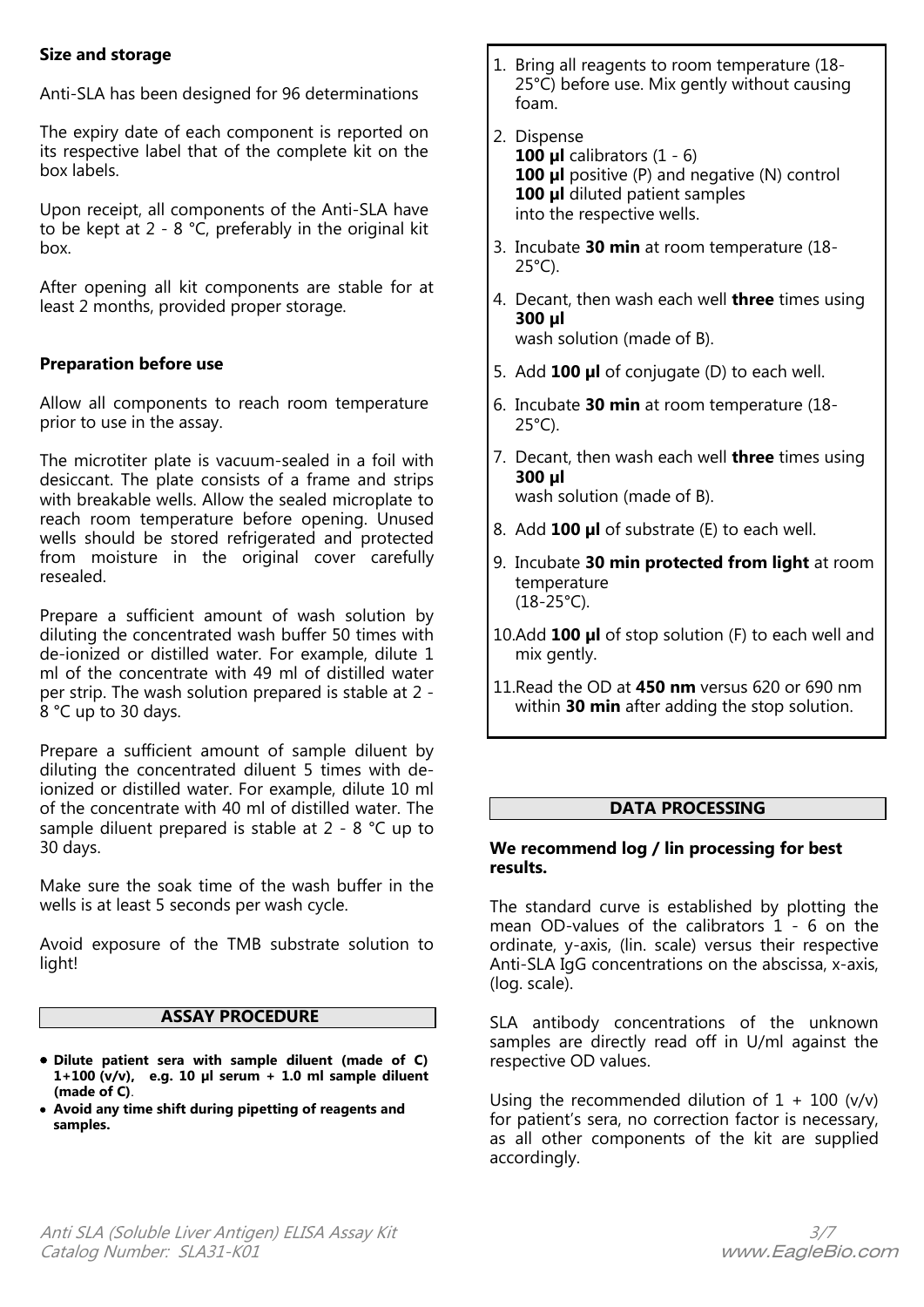Anti-SLA may be used also with Computer Assisted Analysis using software able to plot log/lin curves with four-parameter fit.

**Well OD (a) OD (b) OD (mean) U/ml** Calibrator **1** 0.043 0.039 0.041 **0** Calibrator **2** 0.184 0.172 0.178 **3** Calibrator **3** 0.363 0.349 0.356 **10** Calibrator **4** 0.734 0.716 0.725 **30** Calibrator **5** 1.440 1.410 1.425 **100** Calibrator **6** 2.109 2.031 2.070 Patient **1** 0.658 0.644 0.651 **26**

## **Example of Typical Assay Results**

#### **TYPICAL STANDARD CURVE**



Specimens with an  $OD >$  calibrator 6, should be diluted with SLA antibody negative serum and tested again. Results are multiplied with the dilution factor chosen.

Do not use this example for interpreting results.

#### **Test validity**

The test run is valid if:

|  |  | • the mean OD of the calibrator 1 is | $\leq 0.15$ |
|--|--|--------------------------------------|-------------|
|--|--|--------------------------------------|-------------|

the mean OD of the calibrator 6 is  $\geq 1.3$ 

If the above mentioned quality criteria are not met, repeat the test and make sure that the test procedure is followed correctly (incubation times and temperatures, sample and wash buffer dilution,

Anti SLA (Soluble Liver Antigen) ELISA Assay Kit 4/7 Catalog Number: SLA31-K01 www.EagleBio.com

wash steps etc.). In case of repeated failure of the quality criteria contact your supplier.

## **REFERENCE VALUES**

| <b>Anti-SLA</b> | U/ml      |  |
|-----------------|-----------|--|
| positive        | >18       |  |
| borderline      | $12 - 18$ |  |
| negative        | < 12      |  |

It is recommended that each laboratory establishes its own normal and pathological reference ranges for serum Anti-SLA levels, as usually done for other diagnostic parameters, too. Therefore, the above mentioned reference values provide a guide only to values which might be expected.

#### **Limitations of Method**

Healthy individuals should be tested negative by the Anti-SLA. However, SLA autoantibody positive apparently healthy persons do occur.

Any clinical diagnosis should not be based on the results of in vitro diagnostic methods alone. Physicians are supposed to consider all clinical and laboratory findings possible to state a diagnosis.

# **CHARACTERISTIC ASSAY DATA**

#### **Calibration**

No international reference material for this parameter is available thus the assay is calibrated in arbitrary units.

#### **Linearity**

Selected positive serum samples have been tested by this assay and found to dilute linearly. However, due to the heterogeneous nature of human autoantibodies there might be sera that do not follow this rule.

#### **Analytical Sensitivity**

The analytical sensitivity of this assay was determined at 1.0 U/ml.

#### **Specificity and Sensitivity**

No cross reactivity to other autoantigens have been found. Anti-SLA exhibits a diagnostic specificity of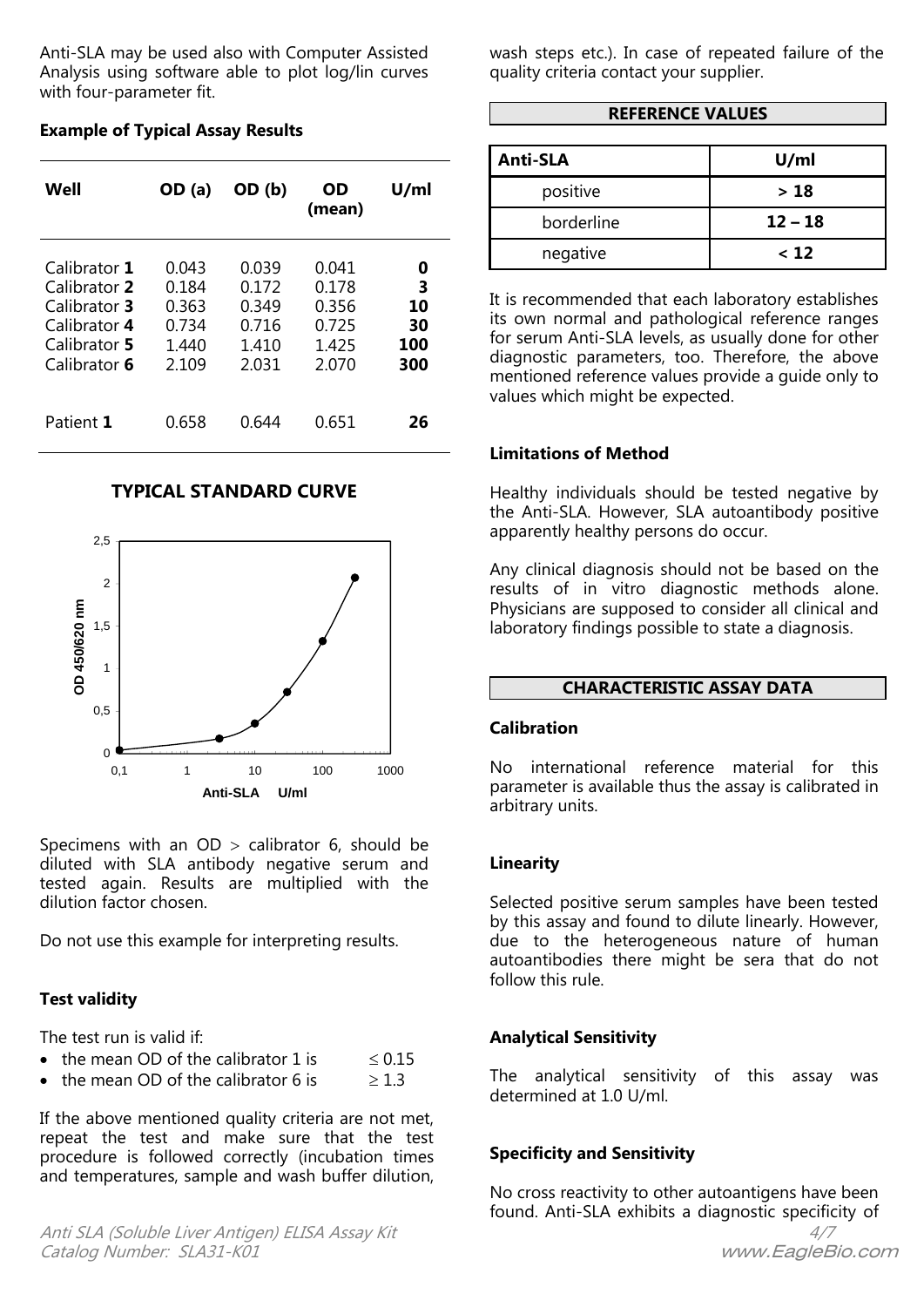100%. The diagnostic sensitivity of the assay is 30% in patients suffering from autoimmune hepatitis.

# **Precision**

# **Intraassay variability**

| samp<br>ie |       | mean $U/ml$ standard deviation<br>(%) | CV (%) |
|------------|-------|---------------------------------------|--------|
|            | 160.0 | 3.8                                   | 2.4    |
|            | 85.0  | 1 9                                   | 2.8    |
|            | 20.8  | 0.65                                  | 3 1    |

# **Interassay variability**

| samp<br>le |       | mean $U/ml$ standard deviation<br>(%) | CV (%) |
|------------|-------|---------------------------------------|--------|
|            | 154.0 | 2.8                                   | 1.8    |
|            | 80.0  | 22                                    | 2.8    |
| ∍          | 18.4  | 0.63                                  | 34     |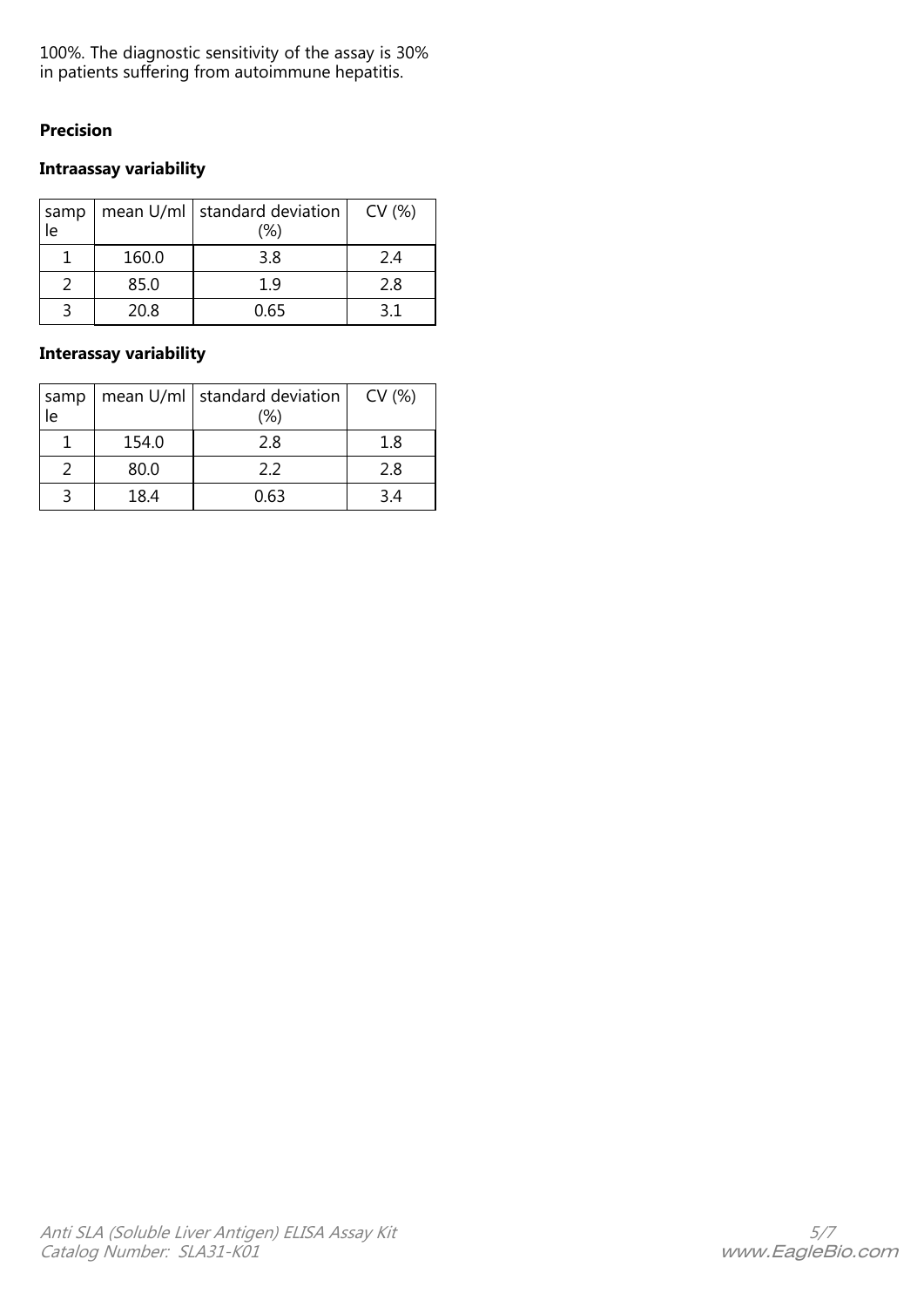## **ASSAY SCHEME**

| 10 µl serum + 1.0 ml sample diluent (made of C)<br><b>Dilute patients sample</b> |                                                                            |                                          |             |             |             |
|----------------------------------------------------------------------------------|----------------------------------------------------------------------------|------------------------------------------|-------------|-------------|-------------|
|                                                                                  |                                                                            |                                          |             |             |             |
| $\mathbf{1}$                                                                     | Bring all ready for use reagents to room temperature (18-25°C) before use. |                                          |             |             |             |
| $\mathcal{P}$                                                                    | Pipette                                                                    | Calibrators $(1 - 6)$                    | $100$ $\mu$ |             |             |
|                                                                                  |                                                                            | Control $(P + N)$                        |             | $100$ $\mu$ |             |
|                                                                                  |                                                                            | prediluted 1 + 100<br>patient sera       |             |             | $100$ $\mu$ |
| 3                                                                                | Incubate                                                                   | 30 minutes at room temperature (18-25°C) |             |             |             |
| 4                                                                                | Wash                                                                       | Decant, 3 x 300 µl (made of B)           |             |             |             |
| 5                                                                                | Pipette conjugate (D)                                                      |                                          | $100$ $\mu$ | $100$ $\mu$ | $100$ $\mu$ |
| 6                                                                                | Incubate<br>30 minutes at at room temperature (18-25°C)                    |                                          |             |             |             |
| $\overline{7}$                                                                   | Wash<br>Decant, $3 \times 300$ µl (made of B)                              |                                          |             |             |             |
| 8                                                                                | Pipette substrate (E)                                                      |                                          | $100$ $\mu$ | $100$ $\mu$ | $100$ $\mu$ |
| 9                                                                                | Incubate protected from light<br>30 minutes at room temperature (18-25°C)  |                                          |             |             |             |
| 10                                                                               | Pipette stop solution (F)                                                  |                                          | $100$ $\mu$ | $100$ $\mu$ | $100$ $\mu$ |
| 11                                                                               | Measure 450 nm versus 620 (690) nm within 30 min.                          |                                          |             |             |             |

# **SAFETY PRECAUTIONS**

- **This Eagle Biosciences Anti-SLA ELISA Assay Kit is for research use only**. Follow the working instructions carefully. The kit should be performed by trained technical staff only.
- The expiration dates stated on the respective labels are to be observed. The same relates to the stability stated for reconstituted reagents.
- Do not use or mix reagents from different lots.
- Do not use reagents from other manufacturers.
- Avoid time shift during pipetting of reagents.
- All reagents should be kept at 2 8 °C before use in the original shipping container.
- Some of the reagents contain small amounts of Thimerosal ( $< 0.1$  % w/v) and Kathon (1.0 % v/v) as preservative. They must not be swallowed or allowed to come into contact with skin or mucosa.
- Source materials derived from human body fluids or organs used in the preparation of this kit were tested and found negative for HBsAg and HIV as well as for HCV antibodies. However, no known test guarantees the absence of such viral agents. Therefore, handle all components and all patient samples as if potentially hazardous.